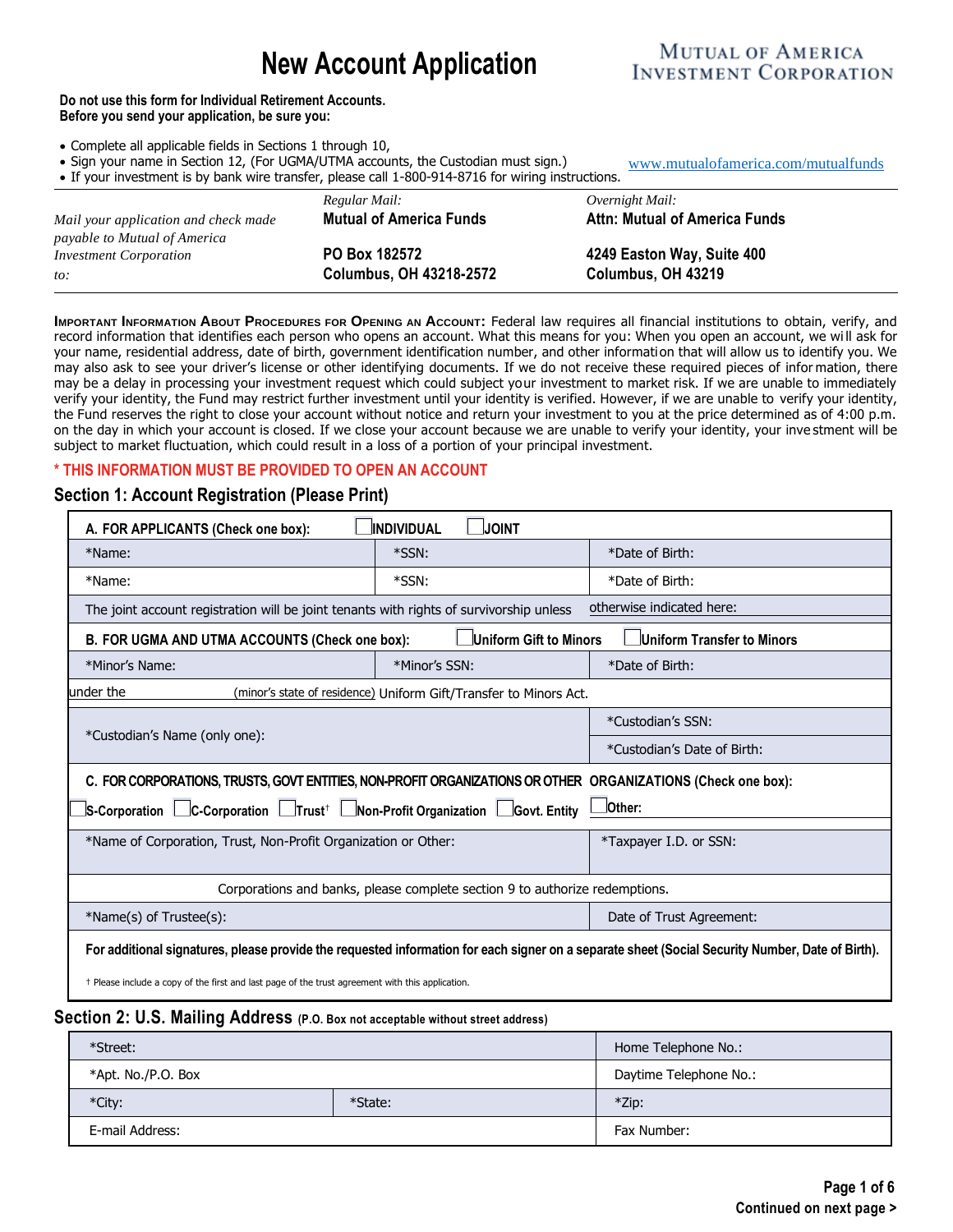# **Section 3: Investment Information (Please Print)**

| Enclosed is a check for at least the minimum amount per Fund, described below, payable to Mutual of America Investment Corporation.<br>Minimums are as follows: Class I - \$3,000 per fund |                                                                                                   |                                    |         |  |
|--------------------------------------------------------------------------------------------------------------------------------------------------------------------------------------------|---------------------------------------------------------------------------------------------------|------------------------------------|---------|--|
| I want to invest by wire transfer. Call 1-800-914-8716 to obtain an account number and wire instructions for Mutual of America<br>Investment Corporation.                                  |                                                                                                   |                                    |         |  |
|                                                                                                                                                                                            | Indicate the amount(s) you are investing in each fund as well as the share class you have chosen. |                                    |         |  |
| TA#                                                                                                                                                                                        | <b>Fund Name</b>                                                                                  | <b>Investment</b><br><b>Amount</b> |         |  |
|                                                                                                                                                                                            | 300 - Mutual of America Composite Fund                                                            | \$                                 | Class I |  |
|                                                                                                                                                                                            | 301-Mutual of America Mid-Cap Equity Index Fund                                                   | \$                                 | Class I |  |
|                                                                                                                                                                                            | 302-Mutual of America Equity Index Fund                                                           | \$                                 | Class I |  |
|                                                                                                                                                                                            | 303-Mutual of America All America Fund                                                            | \$                                 | Class I |  |
|                                                                                                                                                                                            | 304-Mutual of America Small Cap Growth Fund                                                       | \$                                 | Class I |  |
|                                                                                                                                                                                            | 305-Mutual of America Small Cap Value Fund                                                        | \$                                 | Class I |  |
|                                                                                                                                                                                            | 306-Mutual of America Mid Cap Value Fund                                                          | \$                                 | Class I |  |
|                                                                                                                                                                                            | 307-Mutual of America Small Cap Equity Index Fund                                                 | \$                                 | Class I |  |
|                                                                                                                                                                                            | 308-Mutual of America International Fund                                                          | \$                                 | Class I |  |
|                                                                                                                                                                                            | 309-Mutual of America Catholic Values Index Fund                                                  | \$                                 | Class I |  |
|                                                                                                                                                                                            | 100-Mutual of America Money Market Fund                                                           | \$                                 | Class I |  |
|                                                                                                                                                                                            | 200-Mutual of America Mid-Term Bond Fund                                                          | \$                                 | Class I |  |
|                                                                                                                                                                                            | 201-Mutual of America Bond Fund                                                                   | \$                                 | Class I |  |
|                                                                                                                                                                                            | 500-Mutual of America Retirement Fund                                                             | \$                                 | Class I |  |
|                                                                                                                                                                                            | 502-Mutual of America 2015 Retirement Fund                                                        | \$                                 | Class I |  |
|                                                                                                                                                                                            | 503-Mutual of America 2020 Retirement Fund                                                        | \$                                 | Class I |  |
|                                                                                                                                                                                            | 504-Mutual of America 2025 Retirement Fund                                                        | \$                                 | Class I |  |
|                                                                                                                                                                                            | 505-Mutual of America 2030 Retirement Fund                                                        | \$                                 | Class I |  |
|                                                                                                                                                                                            | 506-Mutual of America 2035 Retirement Fund                                                        | \$                                 | Class I |  |
|                                                                                                                                                                                            | 507-Mutual of America 2040 Retirement Fund                                                        | \$                                 | Class I |  |
|                                                                                                                                                                                            | 508-Mutual of America 2045 Retirement Fund                                                        | \$                                 | Class I |  |
|                                                                                                                                                                                            | 509-Mutual of America 2050 Retirement Fund                                                        | \$                                 | Class I |  |
|                                                                                                                                                                                            | 510-Mutual of America 2055 Retirement Fund                                                        | \$                                 | Class I |  |
|                                                                                                                                                                                            | 511-Mutual of America 2060 Retirement Fund                                                        | \$                                 | Class I |  |
|                                                                                                                                                                                            | 512-Mutual of America 2065 Retirement Fund                                                        | \$                                 | Class I |  |
|                                                                                                                                                                                            | 400-Mutual of America Conservative Allocation Fund                                                | \$                                 | Class I |  |
|                                                                                                                                                                                            | 401-Mutual of America Moderate Allocation Fund                                                    | \$                                 | Class I |  |
|                                                                                                                                                                                            | 402-Mutual of America Aggressive Allocation Fund                                                  | \$                                 | Class I |  |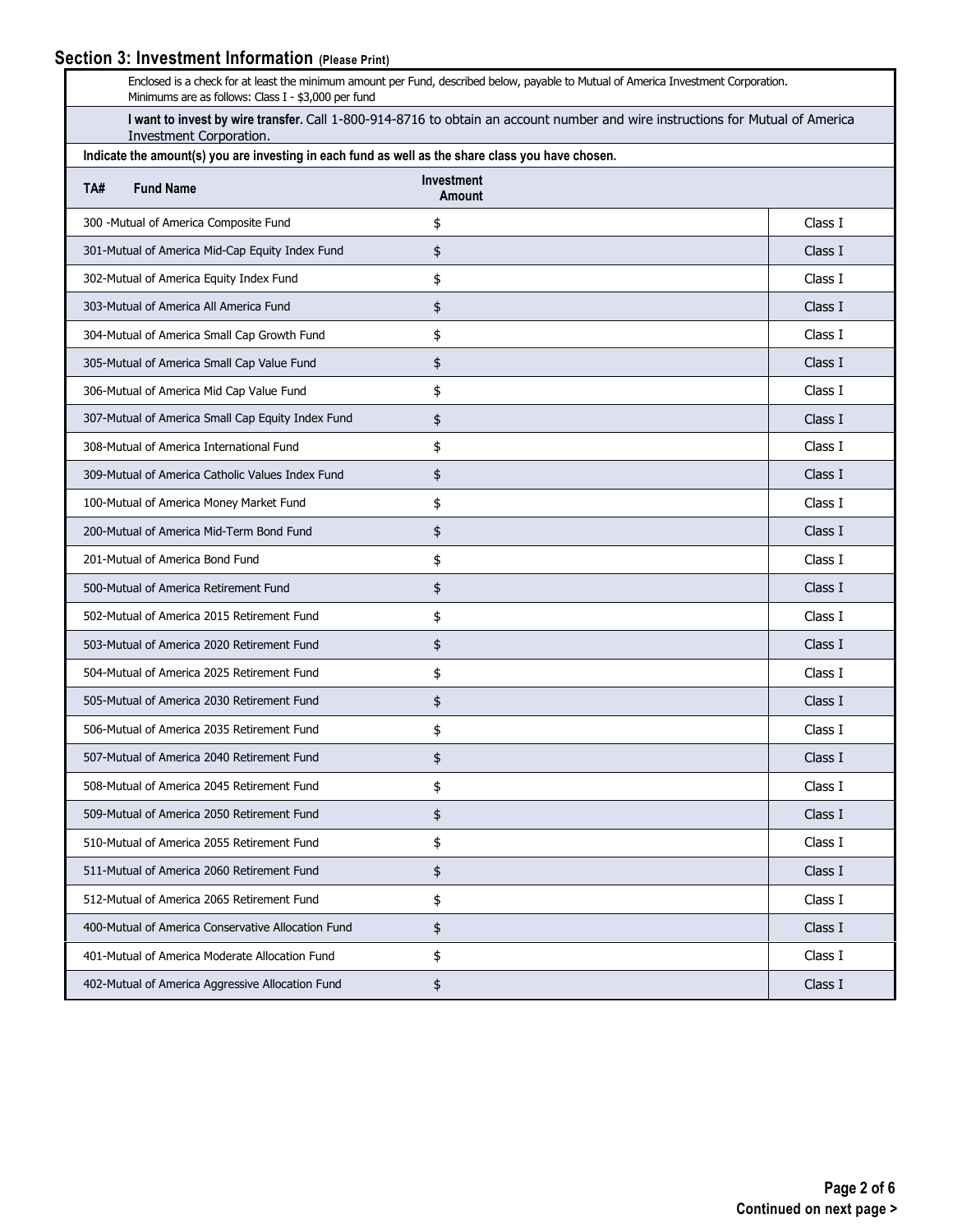## **Section 4: Dividend and Capital Gain Distributions**

|                                                                                                                                                | All dividends and capital gains will be reinvested if one of the options below is <b>NOT</b> selected.                                                                                                                                                   |                                                                                                                                                                                                                                                                                                                                                                                                                                                                                                                                                                                                                                                                                            |  |  |
|------------------------------------------------------------------------------------------------------------------------------------------------|----------------------------------------------------------------------------------------------------------------------------------------------------------------------------------------------------------------------------------------------------------|--------------------------------------------------------------------------------------------------------------------------------------------------------------------------------------------------------------------------------------------------------------------------------------------------------------------------------------------------------------------------------------------------------------------------------------------------------------------------------------------------------------------------------------------------------------------------------------------------------------------------------------------------------------------------------------------|--|--|
|                                                                                                                                                | <b>Reinvest in Additional Shares</b><br>Pay in cash                                                                                                                                                                                                      |                                                                                                                                                                                                                                                                                                                                                                                                                                                                                                                                                                                                                                                                                            |  |  |
| <b>Dividends</b>                                                                                                                               |                                                                                                                                                                                                                                                          |                                                                                                                                                                                                                                                                                                                                                                                                                                                                                                                                                                                                                                                                                            |  |  |
| Capital Gains                                                                                                                                  |                                                                                                                                                                                                                                                          |                                                                                                                                                                                                                                                                                                                                                                                                                                                                                                                                                                                                                                                                                            |  |  |
| $\Box$ By Check                                                                                                                                |                                                                                                                                                                                                                                                          | $\Box$ By ACH to my bank checking or savings account. Please attach a voided check.                                                                                                                                                                                                                                                                                                                                                                                                                                                                                                                                                                                                        |  |  |
| <b>Section 5: Telephone Exchange and Redemption</b>                                                                                            |                                                                                                                                                                                                                                                          |                                                                                                                                                                                                                                                                                                                                                                                                                                                                                                                                                                                                                                                                                            |  |  |
|                                                                                                                                                | I hereby authorize and direct the transfer agent to accept and act upon telephone instructions for exchanges and<br>redemptions involving the account unless one or both of the following is (are) checked:                                              |                                                                                                                                                                                                                                                                                                                                                                                                                                                                                                                                                                                                                                                                                            |  |  |
| $\Box$ I do NOT authorize telephone exchanges.                                                                                                 |                                                                                                                                                                                                                                                          | $\Box$ I do NOT authorize telephone redemptions.                                                                                                                                                                                                                                                                                                                                                                                                                                                                                                                                                                                                                                           |  |  |
| Section 6: Pre-Authorized Debit (PAD)                                                                                                          |                                                                                                                                                                                                                                                          |                                                                                                                                                                                                                                                                                                                                                                                                                                                                                                                                                                                                                                                                                            |  |  |
|                                                                                                                                                | transfer agent will arrange for the amount specified below to be deducted by ACH transfer from my/our checking or savings<br>account to purchase shares of the Mutual of America Fund specified below. Please call 1-800-914-8716 if you have questions. | Yes, I/we authorize the Pre-Authorized Debit (PAD) with respect to my/our Mutual of America Fund account. Each month the fund's                                                                                                                                                                                                                                                                                                                                                                                                                                                                                                                                                            |  |  |
|                                                                                                                                                |                                                                                                                                                                                                                                                          |                                                                                                                                                                                                                                                                                                                                                                                                                                                                                                                                                                                                                                                                                            |  |  |
|                                                                                                                                                |                                                                                                                                                                                                                                                          |                                                                                                                                                                                                                                                                                                                                                                                                                                                                                                                                                                                                                                                                                            |  |  |
| You may change these instructions at any time by notifying Mutual of America Funds in writing at the address on page 1 of this<br>application. |                                                                                                                                                                                                                                                          |                                                                                                                                                                                                                                                                                                                                                                                                                                                                                                                                                                                                                                                                                            |  |  |
| PLEASE CHECK ONE OF THE FOLLOWING PAYMENT FREQUENCIES:                                                                                         |                                                                                                                                                                                                                                                          |                                                                                                                                                                                                                                                                                                                                                                                                                                                                                                                                                                                                                                                                                            |  |  |
| $\Box$ Once a month on the 15th $\Box$ Once a month on the 25th $\Box$ Twice a month on the 15th and 25th                                      |                                                                                                                                                                                                                                                          |                                                                                                                                                                                                                                                                                                                                                                                                                                                                                                                                                                                                                                                                                            |  |  |
|                                                                                                                                                | NOTE: If the 15th or 25th day of the month is a weekend or holiday, your investment will occur on the next business day.                                                                                                                                 | I/We authorize Mutual of America Investment Corporation to follow the above instructions in connection with Section 7 of this form, as<br>witnessed by my/our signature below. I/We agree that if my bank upon presentation does not honor the debit, Mutual of America<br>Investment Corporation may discontinue this service. I/ We also authorize Mutual of America Investment Corporation to liquidate<br>sufficient shares of the Fund to make up any deficiency resulting from a dishonored debit. This program may be discontinued by the<br>Fund at any time, or by the investor by written notice to Mutual of America Investment Corporation received no later than the business |  |  |

day prior to the above-designated investment date. I/We understand that if I/we wish to increase or otherwise change the amount of my/our continuous transfer plan, I/we must notify Mutual of America Funds in writing at the address on page 1 of this application.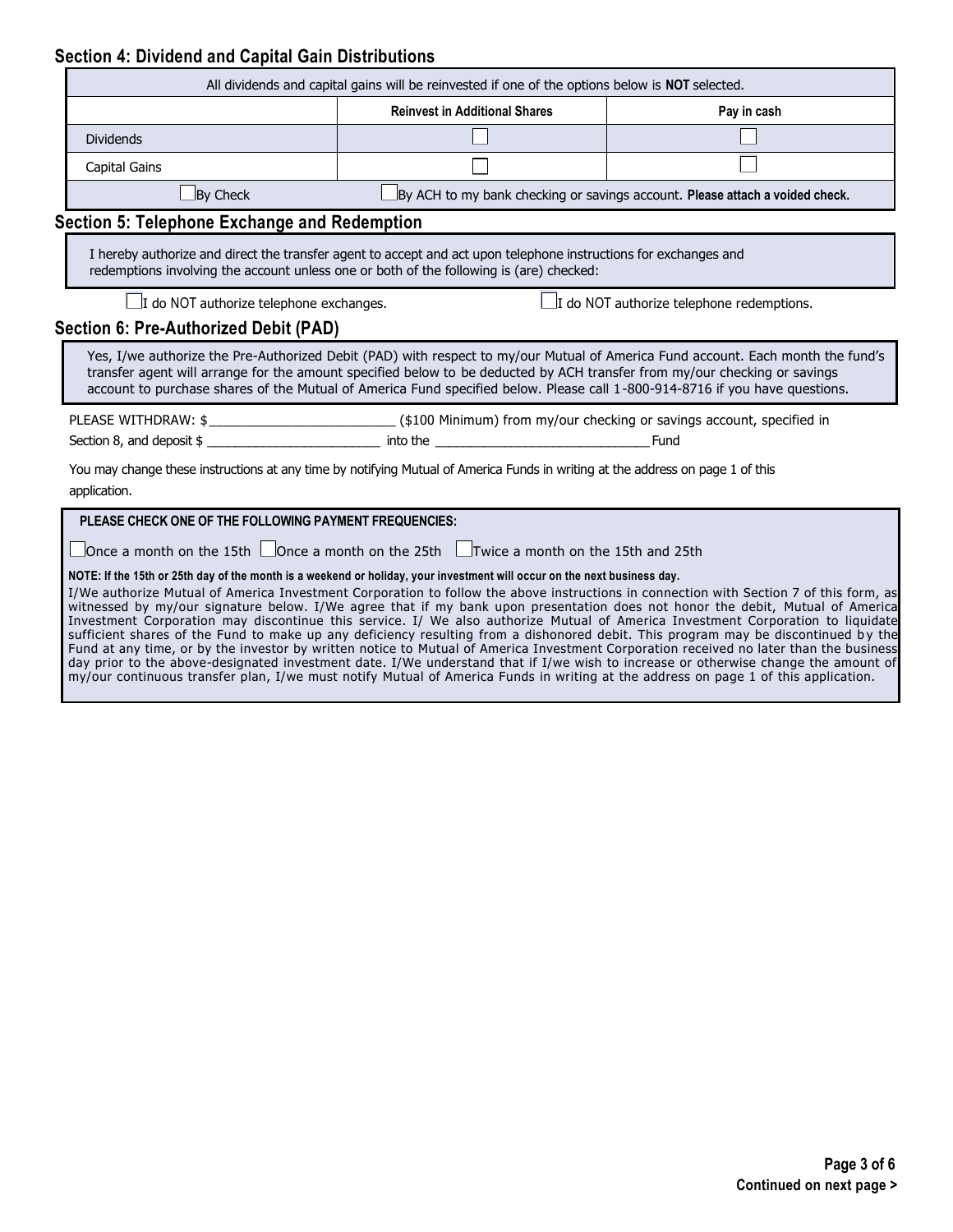## **Section 7: Bank of Record**

| For authorization in Section 7, if applicable. If you are participating in the Pre-Authorized Debit (PAD) program described above,<br>and wish for Mutual of America Investment Corporation to execute transactions with your bank account, please attach a voided or<br>cancelled check to this application.                                                                                                   |        |                                                                               |                  |            |
|-----------------------------------------------------------------------------------------------------------------------------------------------------------------------------------------------------------------------------------------------------------------------------------------------------------------------------------------------------------------------------------------------------------------|--------|-------------------------------------------------------------------------------|------------------|------------|
| <b>Bank Name:</b>                                                                                                                                                                                                                                                                                                                                                                                               |        |                                                                               |                  |            |
| Address:                                                                                                                                                                                                                                                                                                                                                                                                        |        |                                                                               |                  |            |
| City:                                                                                                                                                                                                                                                                                                                                                                                                           | State: |                                                                               | Zip:             |            |
| <b>Account Name:</b>                                                                                                                                                                                                                                                                                                                                                                                            |        |                                                                               | Bank ABA Number: |            |
| <b>Account Number:</b>                                                                                                                                                                                                                                                                                                                                                                                          |        |                                                                               |                  |            |
| Account Type:                                                                                                                                                                                                                                                                                                                                                                                                   |        | Checking                                                                      | Savings          |            |
| Section 9: Authorized Agents (Corporations, Partnerships, Banks, and Organizations must complete this section)                                                                                                                                                                                                                                                                                                  |        |                                                                               |                  |            |
| I wish to authorize each of the following persons to act as an agent and attorney-in-fact, and in such capacity, to give instructions<br>to the Trust for transactions relating to any of the Mutual of America Funds. Any one of the following persons may act alone as such<br>an agent or attorney-in-fact, unless otherwise provided below. Please attach a Power of Attorney or other authorized document. |        |                                                                               |                  |            |
| *Name:                                                                                                                                                                                                                                                                                                                                                                                                          |        |                                                                               | Title:           |            |
| *Organization (if applicable):                                                                                                                                                                                                                                                                                                                                                                                  |        |                                                                               |                  |            |
| $*SSN1$ :                                                                                                                                                                                                                                                                                                                                                                                                       |        | *Date of Birth:                                                               |                  |            |
| *Name:                                                                                                                                                                                                                                                                                                                                                                                                          |        | Title:                                                                        |                  | Signature: |
| *Organization (if applicable):                                                                                                                                                                                                                                                                                                                                                                                  |        |                                                                               |                  |            |
| *SSN <sup>1</sup> :                                                                                                                                                                                                                                                                                                                                                                                             |        | *Date of Birth:                                                               |                  |            |
| *Name:                                                                                                                                                                                                                                                                                                                                                                                                          |        | Title:                                                                        |                  | Signature: |
| *Organization (if applicable):                                                                                                                                                                                                                                                                                                                                                                                  |        |                                                                               |                  |            |
| $*SSN1$ :                                                                                                                                                                                                                                                                                                                                                                                                       |        | *Date of Birth:                                                               |                  |            |
| I will indemnify and hold Mutual of America Investment Corporation and the transfer agent and each of their directors, officers and<br>employees harmless from all liabilities and costs, including attorney fees, which any of them may incur by relying upon the<br>representations and warranties, express or written, of the Agent or upon this authorization.                                              |        |                                                                               |                  |            |
| Signature:                                                                                                                                                                                                                                                                                                                                                                                                      |        | Title:<br>'Social Security Number can be waived for officers of corporations. |                  | Date:      |

# **Section 10: Duplicate Statement Request (For Broker-Dealers, Financial Planners or Other Interested Parties)**

| Name:                             |  | Company:                 | Phone:               |
|-----------------------------------|--|--------------------------|----------------------|
| Address:                          |  |                          |                      |
| City:                             |  | State:                   | Zip:                 |
| Dealer $#$ :                      |  | Branch $#$ :             | Representative #:    |
| Please check the appropriate box: |  | Registered Broker/Dealer | Financial Planner    |
|                                   |  | Interested PartyL        | Trust AdministratorL |

# **Section 11: For Completion by Broker Dealers/Financial Professionals**

| Name:                             | Company:                 | Phone:                   |
|-----------------------------------|--------------------------|--------------------------|
| Address:                          |                          |                          |
| City:                             | State:                   | Zip:                     |
| Dealer $#$ :                      | Branch $#$ :             | Representative #:        |
| Please check the appropriate box: | Registered Broker/Dealer | Financial Planner $\Box$ |
|                                   | Interested Party         | Trust AdministratorL     |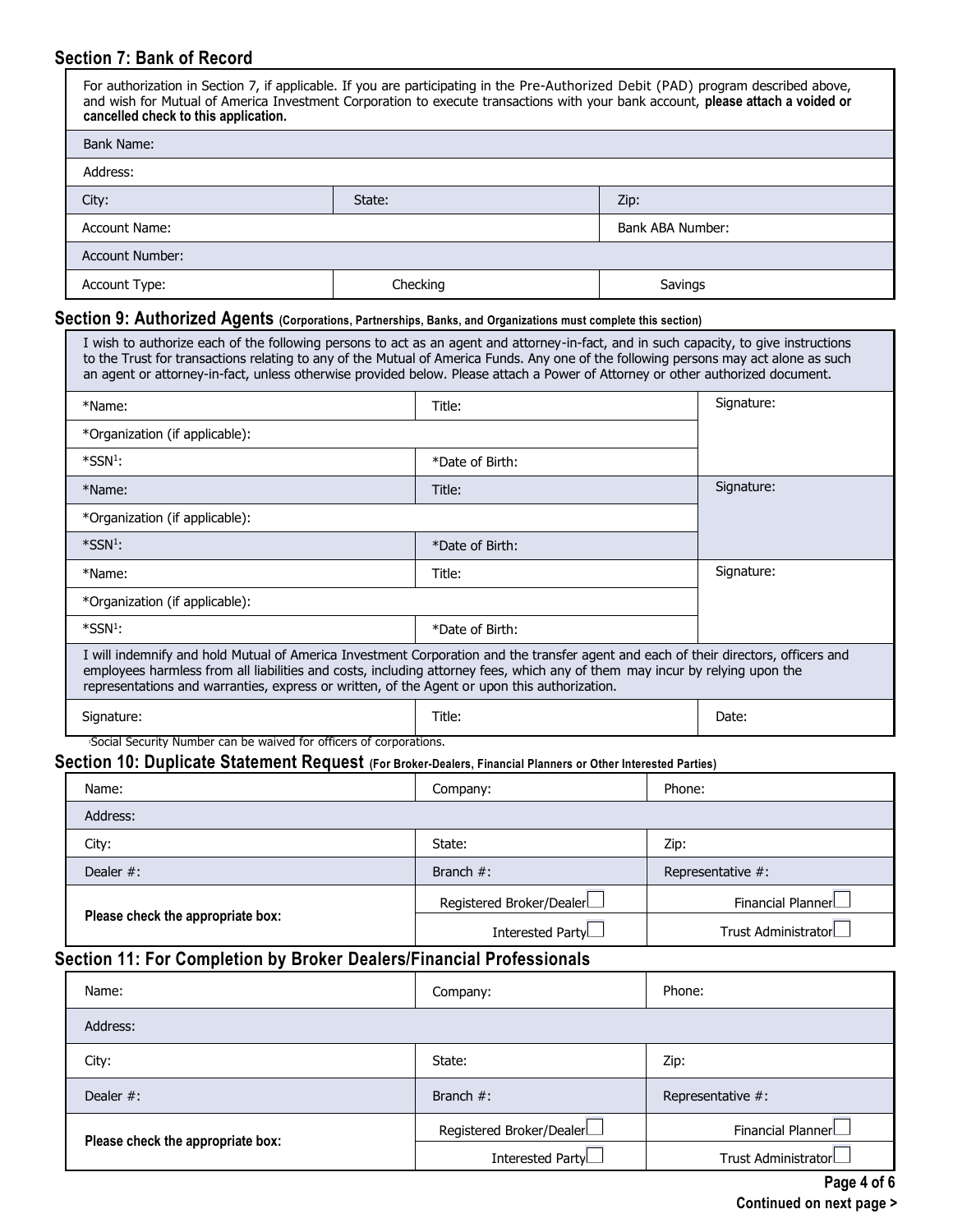## **Section 12: Signature and Taxpayer Identification Certification**

| • I/We have full authority and legal capacity for myself/ourselves or the organization named above, to purchase Fund(s)<br>shares and to use the options selected within this application.                                                                                                               |                                                                                                                                                                                                                                                                                                                                                                               |                                                                                                                              |  |  |  |
|----------------------------------------------------------------------------------------------------------------------------------------------------------------------------------------------------------------------------------------------------------------------------------------------------------|-------------------------------------------------------------------------------------------------------------------------------------------------------------------------------------------------------------------------------------------------------------------------------------------------------------------------------------------------------------------------------|------------------------------------------------------------------------------------------------------------------------------|--|--|--|
| • I/We hereby ratify any instructions given pursuant to this Application and for myself/ourselves and my/our successors.                                                                                                                                                                                 |                                                                                                                                                                                                                                                                                                                                                                               |                                                                                                                              |  |  |  |
| • I/We have received and read a current prospectus for the Fund(s) and agree to be bound by its/their terms.                                                                                                                                                                                             |                                                                                                                                                                                                                                                                                                                                                                               |                                                                                                                              |  |  |  |
| • I/We have received and read the Privacy Policy for the Fund(s) (see page 5) and agree to be bound by its/their terms.                                                                                                                                                                                  |                                                                                                                                                                                                                                                                                                                                                                               |                                                                                                                              |  |  |  |
| do hereby release the Fund, its Advisor, Administrator, Affiliates from any and all liability in the performance of the acts<br>instructed herein.                                                                                                                                                       |                                                                                                                                                                                                                                                                                                                                                                               | • I/We ratify any instructions given pursuant to this Application and for myself/ourselves and my/our successors and assigns |  |  |  |
| Under penalties of perjury, I/We certify that:                                                                                                                                                                                                                                                           |                                                                                                                                                                                                                                                                                                                                                                               |                                                                                                                              |  |  |  |
| 1. The number shown on this form is my/our correct taxpayer identification number(s), (or I am/we are awaiting for a<br>number to be issued to me/us), and                                                                                                                                               |                                                                                                                                                                                                                                                                                                                                                                               |                                                                                                                              |  |  |  |
| backup withholdings, and                                                                                                                                                                                                                                                                                 | 2. I am/we are not subject to backup withholding because: (a) I am/we are exempt from backup withholding, or (b) I/we<br>have not been notified by the Internal Revenue Service (IRS) that I am/we are subject to backup withholding as a result<br>of a failure to report all interest or dividends, or (c) the IRS has notified me/us that I am/we are no longer subject to |                                                                                                                              |  |  |  |
| 3. I am/we are a U.S. Citizen or other U.S. Person (as identified in the Form W-9 instructions). Cross out item 2 above if you have<br>been notified by the IRS that you are currently subject to backup withholding because you have failed to report all interest<br>and dividends on your tax return. |                                                                                                                                                                                                                                                                                                                                                                               |                                                                                                                              |  |  |  |
| The Internal Revenue Service does not require your consent to any provision of this document other than the certifications<br>required to avoid backup withholding.                                                                                                                                      |                                                                                                                                                                                                                                                                                                                                                                               |                                                                                                                              |  |  |  |
| <b>PLEASE SIGN BELOW:</b>                                                                                                                                                                                                                                                                                |                                                                                                                                                                                                                                                                                                                                                                               |                                                                                                                              |  |  |  |
|                                                                                                                                                                                                                                                                                                          |                                                                                                                                                                                                                                                                                                                                                                               |                                                                                                                              |  |  |  |
|                                                                                                                                                                                                                                                                                                          |                                                                                                                                                                                                                                                                                                                                                                               |                                                                                                                              |  |  |  |
|                                                                                                                                                                                                                                                                                                          |                                                                                                                                                                                                                                                                                                                                                                               |                                                                                                                              |  |  |  |
|                                                                                                                                                                                                                                                                                                          |                                                                                                                                                                                                                                                                                                                                                                               |                                                                                                                              |  |  |  |
|                                                                                                                                                                                                                                                                                                          |                                                                                                                                                                                                                                                                                                                                                                               |                                                                                                                              |  |  |  |
|                                                                                                                                                                                                                                                                                                          |                                                                                                                                                                                                                                                                                                                                                                               |                                                                                                                              |  |  |  |
|                                                                                                                                                                                                                                                                                                          |                                                                                                                                                                                                                                                                                                                                                                               |                                                                                                                              |  |  |  |
|                                                                                                                                                                                                                                                                                                          |                                                                                                                                                                                                                                                                                                                                                                               |                                                                                                                              |  |  |  |

This application must be accompanied or preceded by a prospectus. Please read it carefully before you invest.

*You should consider the Fund's investment objectives, risks, and charges and expenses carefully before investing or sending any money. This and other important information about the Fund(s) can be found in the Fund's(s) prospectus or summary prospectus which can be obtained at [www.mutualofamerica.com/](http://www.mutualofamerica.com/)mutualfunds or by calling 800-914-8716. Please read the prospectus or summary prospectus carefully before investing.* 

*The Mutual of America Funds are distributed by Mutual of America Securities LLC (Member FINRA), an affiliated company. Mutual of America Capital Management LLC, a registered investment adviser, serves as Investment Adviser to the Mutual of America Investment Corporation Funds and is paid a fee for its services. Like all mutual funds, Mutual of America Funds are not FDIC insured, may lose value, and have no bank guarantee.*